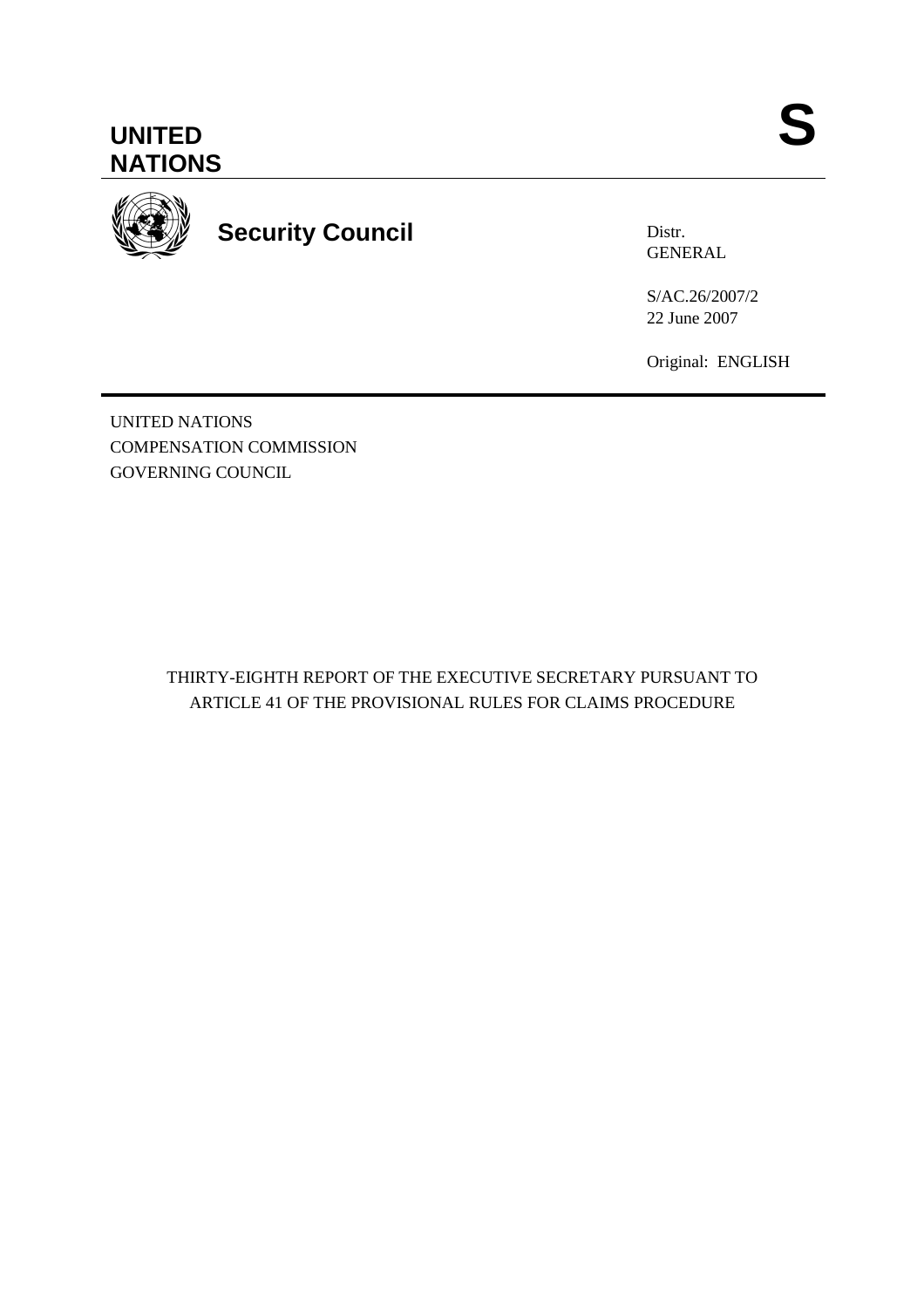## Introduction

1. The present report identifies, pursuant to article 41 of the Provisional Rules for Claims Procedure (S/AC.26/1992/10) of the United Nations Compensation Commission (UNCC), recommended corrections in the individual claims categories since the "Thirty-seventh report of the Executive Secretary pursuant to article 41 of the Provisional rules for claims procedure" (S/AC.26/2007/1).

2. The present report contains corrections to paid claims arising from comments received from Governments and other submitting entities following the Governing Council's approval of the thirtyseventh article 41 report at its sixty-second session, corrections arising from the Council's direction to group and pay claims on a "per claimant" rather than "per claim" basis (this relates primarily to repayable claims for which awards have not been paid), and corrections to repayable claims that were the subject of timely requests for repayment by submitting entities as a result of the location of claimants. This report also contains some residual corrections arising from the final reconciliation checks conducted by the secretariat that were not included in previous reports. In preparing these corrections, the secretariat applied its final proposed guidelines for match confirmation procedures and for determining and allocating overpayments, as approved by the Governing Council at its fifty-ninth session. These corrections, which involve claims in categories A, B, C and D, are contained in chapter I of the present report. Chapter II contains corrections arising from information received from Governments concerning the authenticity and reliability of documents submitted in support of certain claims. Chapter III contains corrections required to certain competing claims pursuant to decision 252 (S/AC.26/Dec.252 (2005)). Chapter IV and annex I contain a summary of the proposed corrections contained in the present report. Annex II contains a cumulative table of article 41 corrections to claim awards up to the sixty-second session of the Governing Council.

# I. RECOMMENDED CORRECTIONS RELATING TO DUPLICATION

3. These corrections are broken down by the way in which the confirmed overpayment arose. In a small number of cases, more than one type of overpayment arose; such claims are included under the heading most appropriate to the correction being proposed.

# A. Same claimant

# 1. Duplicate claims

4. Duplicate claims arise where a claimant filed more than one claim in the same category for the same losses. The secretariat confirms that the claims set out in table 1 below are duplicates and should not have been awarded compensation.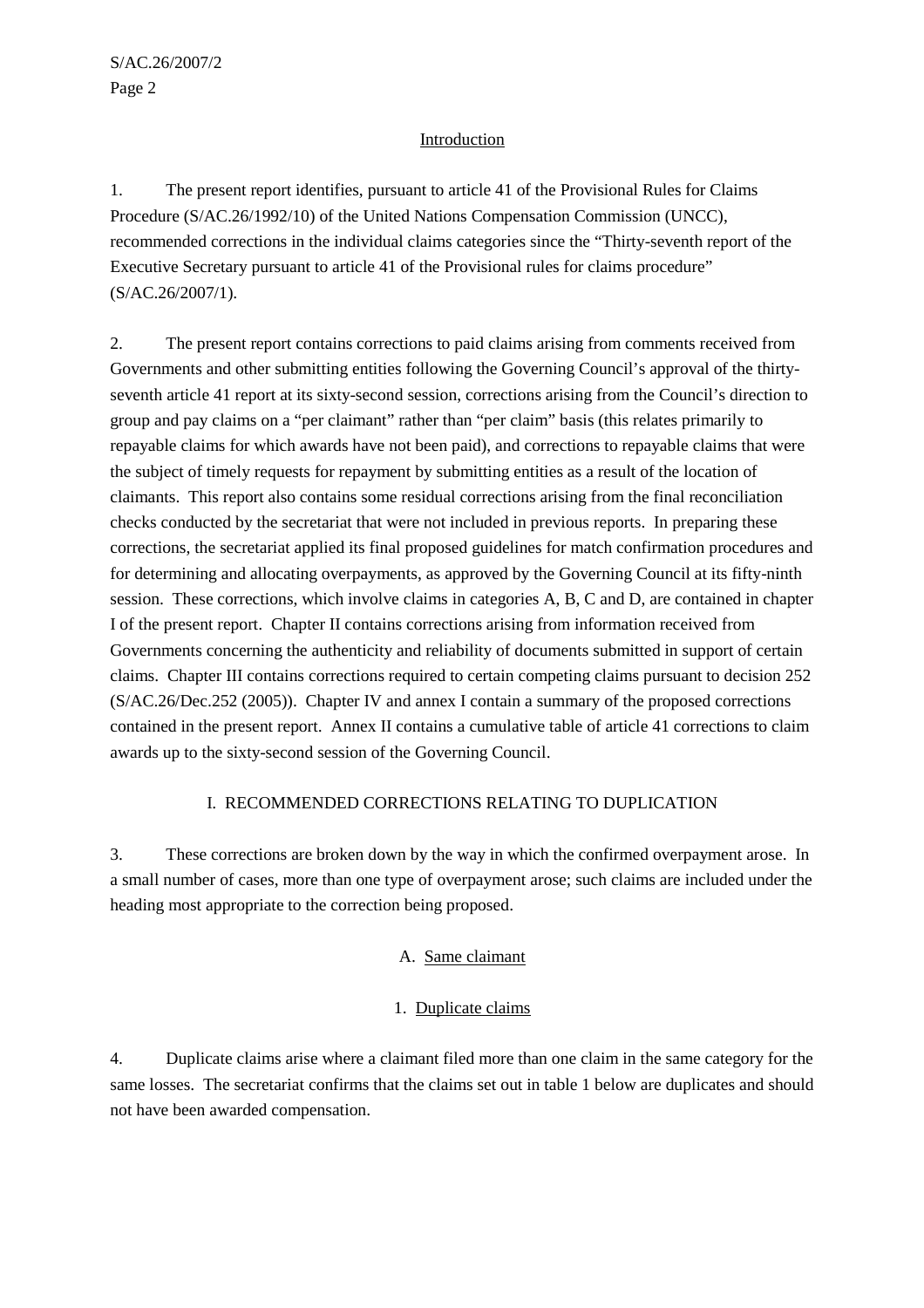S/AC.26/2007/2 Page 3

5. Accordingly, it is recommended that the awards for these claims be corrected. Table 1 identifies the submitting entities concerned, the number of claims affected by category and the net effect of the adjustments.

| Submitting entity | Claim category |    | Number of claims affected Amount of net effect (US\$) |
|-------------------|----------------|----|-------------------------------------------------------|
| India             | A              |    | (24,000.00)                                           |
|                   | C              | 2  | (21, 373.31)                                          |
| Jordan            | B              |    | (2,500.00)                                            |
| Palestine         | C              |    | 28,476.74                                             |
| Philippines       | A              | 11 | (9,000.00)                                            |
|                   | C              |    | (3,297.58)                                            |
| Sri Lanka         | A              | 2  | (8,000.00)                                            |
| <b>Total</b>      |                | 25 | (39, 694.15)                                          |

#### Table 1. Duplicate claims

#### 2. Decision 21 claims (higher to lower amounts)

6. Decision 21 (S/AC.26/Dec.21 (1994)) of the Governing Council provides that "any claimant who has selected a higher amount in category A (US\$4,000 or \$8,000) and has also filed a claim in category B, C or D will be deemed to have selected the corresponding lower amount under category A." The secretariat confirms that the majority of the claims set out in table 2 below involve corrections to category A claims filed by claimants who had also filed claims in another claim category. For the remaining claims in table 2, the difference between the higher to lower amount in category A is greater than the amount awarded in the other claim category. Under the guidelines approved by the Governing Council, the award in that other claim category should be reduced to zero. The secretariat confirms that the claims set out in table 2 below should be reduced per decision 21 to the amounts appropriate to the proper status of the claims.

7. Accordingly, it is recommended that the awards for these claims be corrected. Table 2 identifies the submitting entities concerned, the number of claims affected by category and the net effect of the adjustments.

| Submitting entity |   | Claim category Number of claims affected Amount of net effect (US\$) |             |
|-------------------|---|----------------------------------------------------------------------|-------------|
| Bangladesh        | A |                                                                      | (1,500.00)  |
| India             | A | 15                                                                   | (25,500.00) |
| Jordan            | A |                                                                      | (1,500.00)  |
| Pakistan          | A | 25                                                                   | (43,500.00) |

#### Table 2. Decision 21 claims (higher to lower amounts)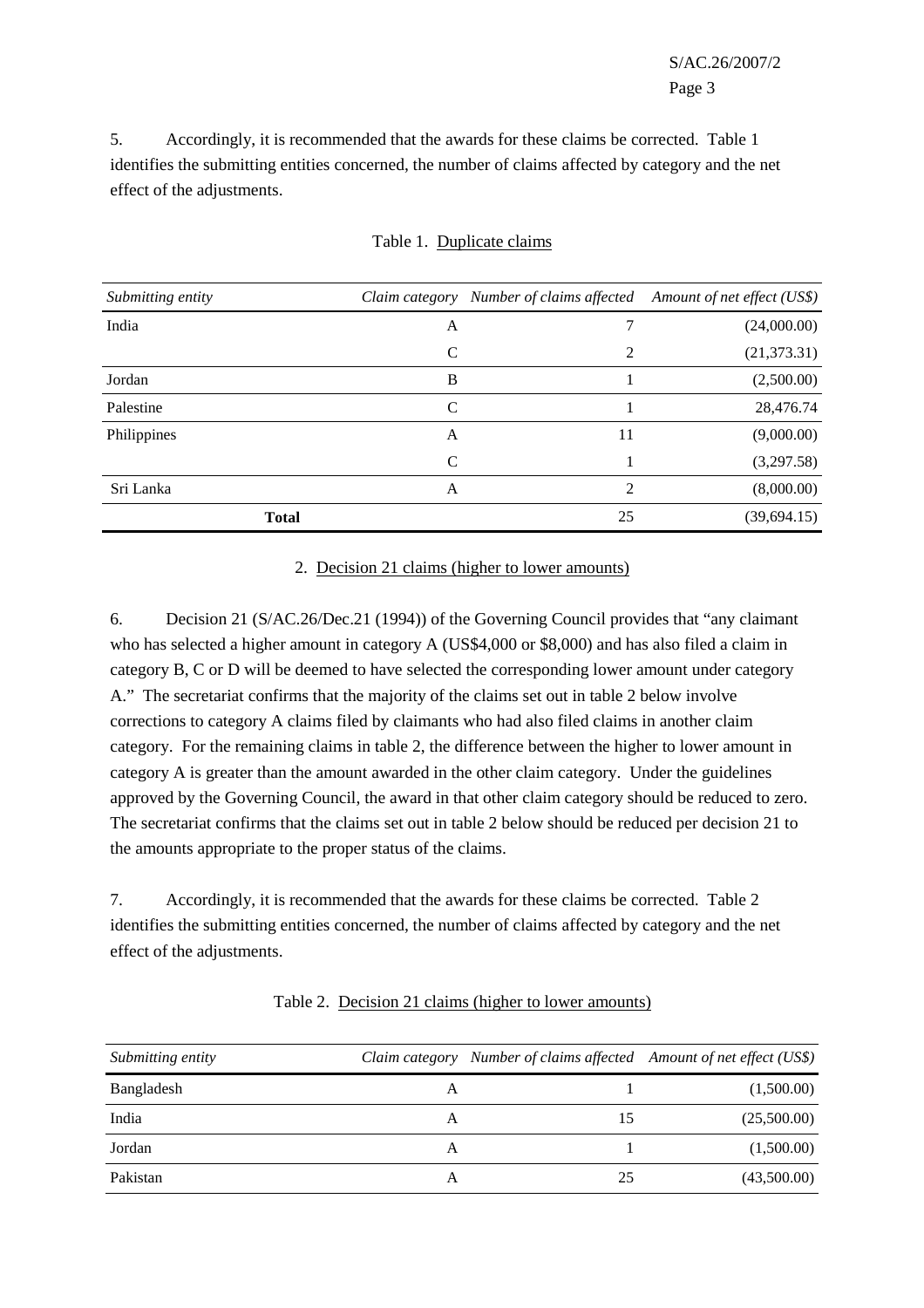S/AC.26/2007/2

Page 4

| Submitting entity     | Claim category | Number of claims affected Amount of net effect (US\$) |               |
|-----------------------|----------------|-------------------------------------------------------|---------------|
| Philippines           | A              | 16                                                    | (24,000.00)   |
|                       | C              | 4                                                     | (5,026.93)    |
| Sri Lanka             | A              | 27                                                    | (40,500.00)   |
|                       | C              | 2                                                     | (1,660.89)    |
| <b>UNHCR Bulgaria</b> | A              |                                                       | (1,500.00)    |
| <b>Total</b>          |                | 92                                                    | (144, 687.82) |

## 3. Decision 24 claims

8. Decision 24 (S/AC.26/Dec.24 (1994)) of the Governing Council provides that where a claimant filed a claim in category A and also filed for departure losses in category C or D, a further award for departure losses could be made in category C or D only where the amount recommended for departure losses exceeds the amount already awarded in category A. This required the category C or D panel of Commissioners to deduct the amount awarded in category A from any proposed award for departure losses in category C or D. The secretariat confirms that the category C claims set out in table 3 below were not subject to the required deductions. Therefore the awards for these claims should be adjusted to the amounts appropriate to the proper status of these claims, having regard to the guidelines approved by the Governing Council.

9. Accordingly, it is recommended that the awards for these claims be corrected. Table 3 identifies the submitting entities concerned, the number of claims affected by category and the net effect of the adjustments.

|  |  |  | Table 3. Decision 24 claims |
|--|--|--|-----------------------------|
|--|--|--|-----------------------------|

| Submitting entity     | Claim category | Number of claims affected | Amount of net effect (US\$) |
|-----------------------|----------------|---------------------------|-----------------------------|
| Bangladesh            | $\mathsf{C}$   | 2                         | (2,398.17)                  |
| India                 | $\mathcal{C}$  | 178                       | (148, 804.73)               |
| Jordan                | $\mathcal{C}$  | 2                         | 1,178.27                    |
| Pakistan              | $\mathcal{C}$  | 7                         | (11, 973.29)                |
| Palestine             | D              |                           | (3,312.39)                  |
| Philippines           | $\mathsf{C}$   | 6                         | (7,228.05)                  |
| Sri Lanka             | $\mathcal{C}$  | 3                         | (2,277.41)                  |
| Syrian Arab Republic  | $\mathcal{C}$  |                           | (1,131.53)                  |
| Tunisia               | $\mathsf{C}$   |                           | (1,858.51)                  |
| United Kingdom        | C              |                           | 2,194.44                    |
| <b>United States</b>  | C              |                           | (5,000.00)                  |
| <b>UNDP</b> Jerusalem | $\mathsf{C}$   | 2                         | 0.00                        |
|                       | <b>Total</b>   | 205                       | (180,611.37)                |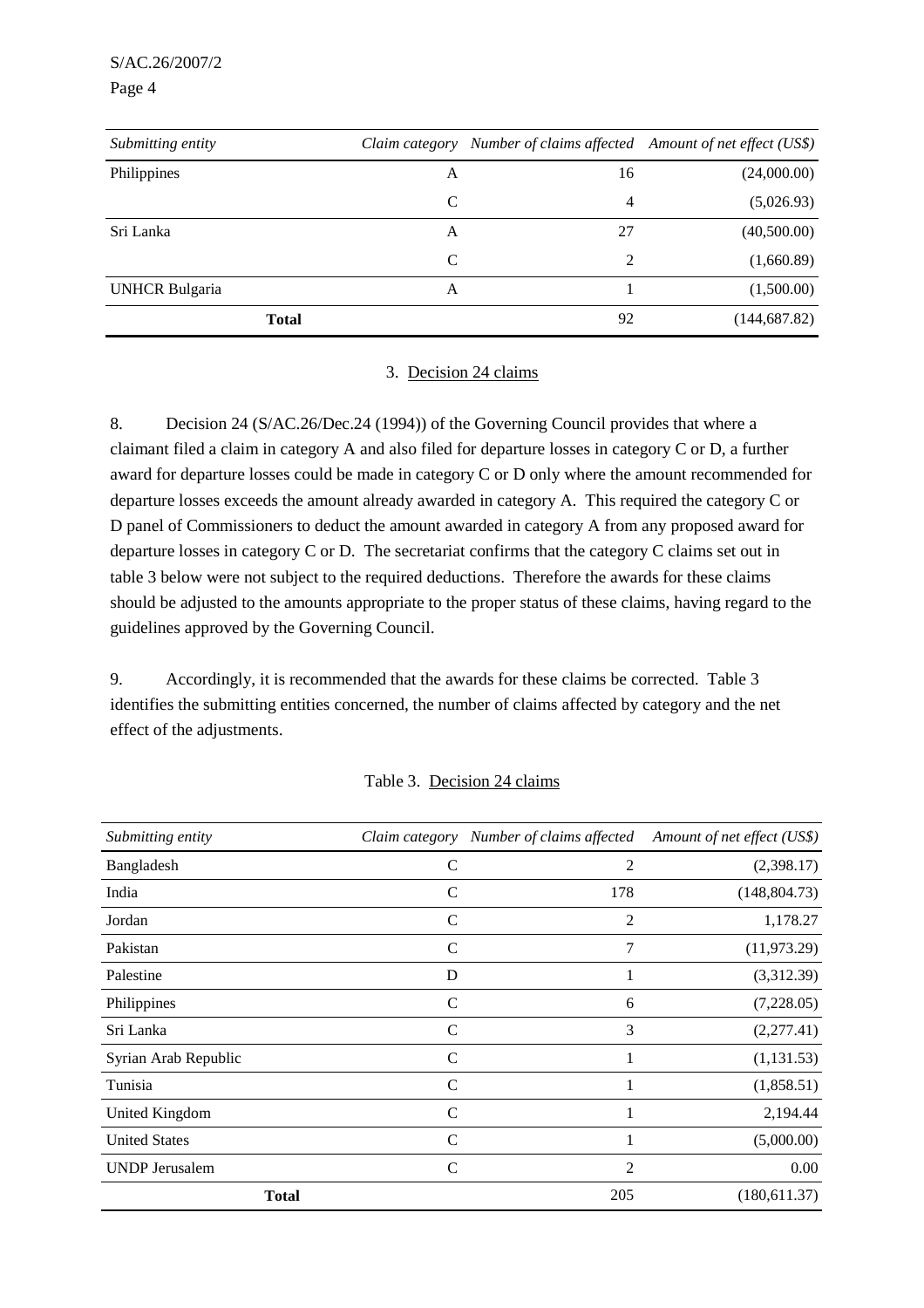## 4. Duplicate loss claims

10. Duplicate loss claims arise where a claimant filed for the same losses that require deductions in addition to those required under decision 24 or other adjustments. The secretariat confirms that the claims set out in table 4 contain duplicate loss elements for which appropriate deductions or adjustments were not made.

11. Accordingly, as set forth in table 4, it is recommended that the awards for these claims be corrected. Table 4 identifies the submitting entities concerned, the number of claims affected by category and the net effect of the adjustments.

| Submitting entity | Claim category Number of claims affected Amount of net effect (US\$) |             |
|-------------------|----------------------------------------------------------------------|-------------|
| India             |                                                                      | (6,393.62)  |
| Kuwait            |                                                                      | (59,910.17) |
| <b>Total</b>      |                                                                      | (66,303.79) |

## Table 4. Duplicate loss claims

## B. Family member matches

### 1. Family duplicates

12. The category A claim form instructed family members to file jointly on the same claim form and indicated the ceilings for family awards: \$8,000 (if no claims were filed by family members in other categories) or \$5,000 (if any family members intended to file a claim in another category). Separate category A claims filed by family members with aggregate awards in excess of the maximum family amount are considered family duplicates. The secretariat confirms that the claims set out in table 5 below are family duplicates.

13. Accordingly it is recommended that the awards for these claims be corrected. Table 5 identifies the submitting entities concerned, the number of claims affected by category and the net effect of the adjustments.

| Submitting entity          |   |    | Claim category Number of claims affected Amount of net effect (US\$) |
|----------------------------|---|----|----------------------------------------------------------------------|
| Bangladesh                 | Α |    | (1,500.00)                                                           |
| Egypt                      | А |    | 3,500.00                                                             |
| India                      | A | 27 | (48,000.00)                                                          |
| Iran (Islamic Republic of) | A |    | (4,000.00)                                                           |
| Jordan                     | A | 14 | 4,000.00                                                             |

### Table 5. Family duplicate claims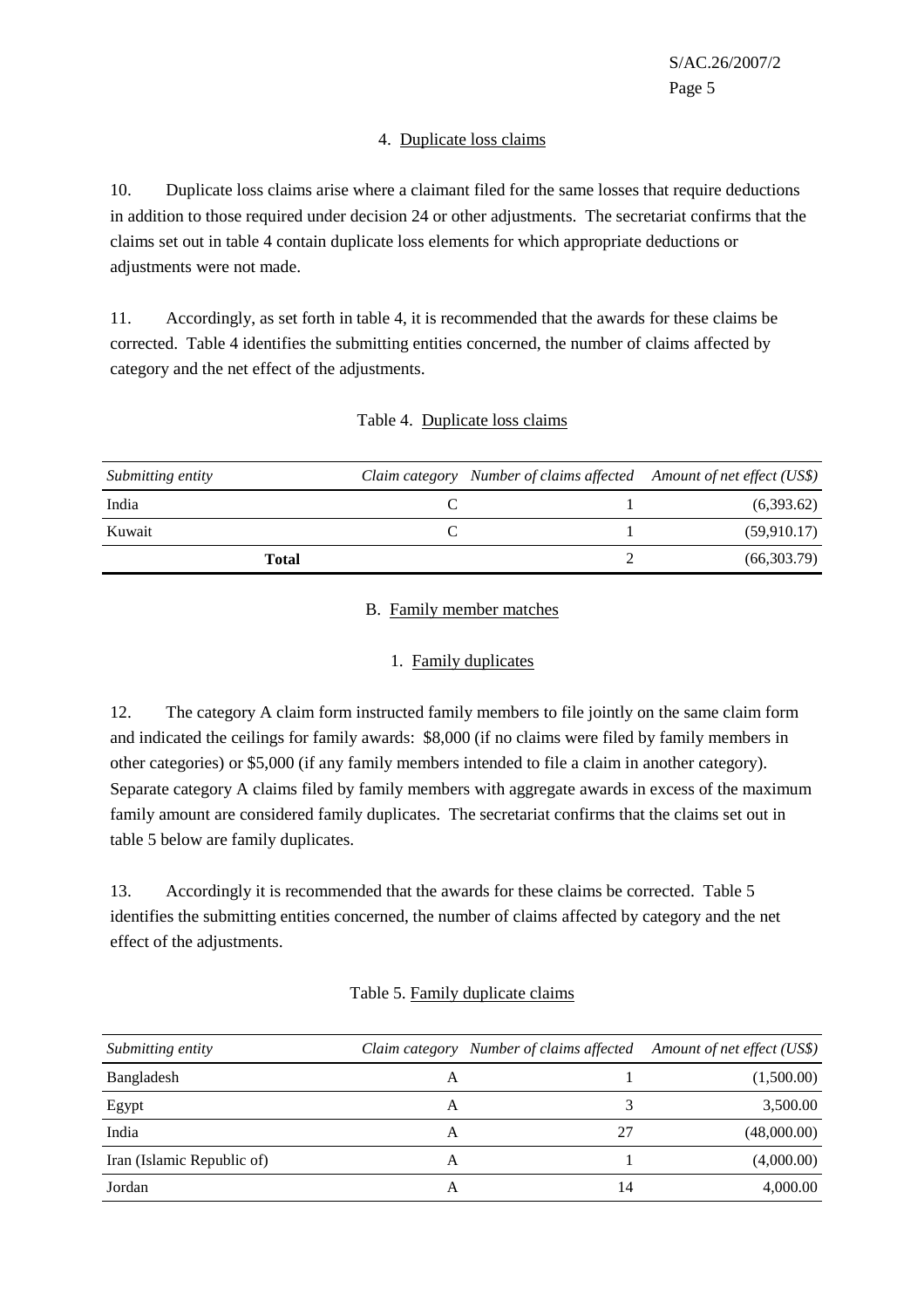S/AC.26/2007/2

Page 6

| Submitting entity    |   | Claim category Number of claims affected | Amount of net effect (US\$) |
|----------------------|---|------------------------------------------|-----------------------------|
| Kuwait               | A | 42                                       | 40,500.02                   |
| Pakistan             | A |                                          | (5,500.00)                  |
| Philippines          | A | 8                                        | (20,000.00)                 |
| Sri Lanka            | A |                                          | 1,500.00                    |
| Sudan                | А | $\mathfrak{D}$                           | 8,000.00                    |
| Syrian Arab Republic | A | 2                                        | 0.00                        |
| Tunisia              | A |                                          | (2,500.00)                  |
| United Kingdom       | A |                                          | (2,500.00)                  |
| <b>Total</b>         |   | 104                                      | (26, 499.98)                |

## 2. Family decision 21 claims (higher to lower amounts)

14. Family decision 21 claims arise where a claimant filed for the higher family amount in category A and members of his or her family also filed one or more claims in other individual claims categories, contrary to the instructions on the category A claim form and decision 21 of the Governing Council. For the claim set out in table 6 below, the difference between the higher to lower amount in category A is greater than the amount awarded in the other claim category. Under the guidelines approved by the Governing Council, the award in that other claim category should be reduced to zero.

15. Accordingly, it is recommended that the award for this claim be corrected. Table 6 identifies the submitting entity concerned, the number of claims affected by category and the net effect of the adjustments.

| <i>Submitting entity</i> |  | Claim category Number of claims affected Amount of net effect (US\$) |
|--------------------------|--|----------------------------------------------------------------------|
| India                    |  | (1,540.85)                                                           |
| Total                    |  | (1,540.85)                                                           |

### Table 6. Family decision 21 claims (higher to lower amounts)

### 3. Family decision 24 claims

16. Family decision 24 claims arise where a claimant filed a family claim in category A and members of his or her family also filed for departure losses in category C or D and received an award that was not subject to a deduction for the amount previously awarded to the family in category A. The secretariat confirms that the category C claims set out in table 7 were not subject to the required deductions. The awards for these claims should be adjusted to the amounts appropriate to the proper status of the claims, having regard to the guidelines approved by the Governing Council.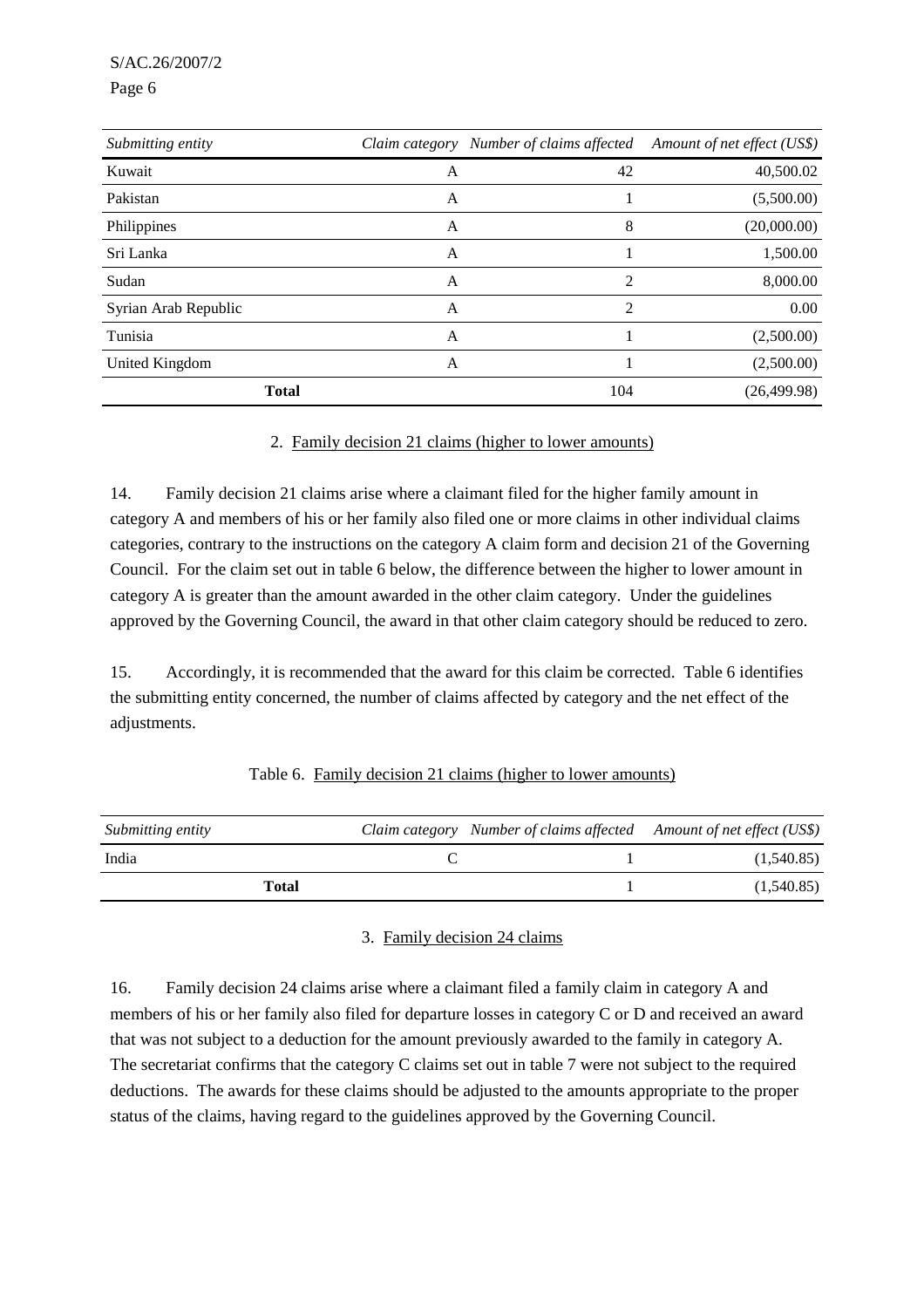S/AC.26/2007/2 Page 7

17. Accordingly, it is recommended that the awards for these claims be corrected. Table 7 identifies the submitting entities concerned, the number of claims affected by category, and the net effect of the adjustments.

| Submitting entity | Claim category Number of claims affected Amount of net effect (US\$) |            |
|-------------------|----------------------------------------------------------------------|------------|
| India             |                                                                      | (5,467.55) |
| Jordan            |                                                                      | 542.02     |
| Palestine         |                                                                      | (1,862.78) |
| <b>Total</b>      |                                                                      | (6,788.31) |

## Table 7. Family decision 24 claims

#### 4. Family to individual claims

18. Family to individual claims arise where a claimant receives a family award in category A but has no qualifying family members listed on the claim form or listed a family member who filed his or her own claim. The secretariat confirms that the claims set out in table 8 were awarded as family claims when they should have been awarded as individual claims. The awards for these claims should be corrected to awards appropriate to the proper status of the claims.

19. Accordingly, it is recommended that the awards for these claims be corrected. Table 8 identifies the submitting entities concerned, the number of claims affected by category and the net effect of the adjustments.

|  | Table 8. Family to individual claims |  |
|--|--------------------------------------|--|
|  |                                      |  |

| Submitting entity |   | Claim category Number of claims affected Amount of net effect (US\$) |             |
|-------------------|---|----------------------------------------------------------------------|-------------|
| India             | А | 10                                                                   | (34,000.00) |
| Jordan            | A |                                                                      | (1,500.00)  |
| Somalia           | Α |                                                                      | (2,500.00)  |
| Total             |   | 17                                                                   | (38,000.00) |

### 5. Individual to family claims

20. Individual to family claims arise when claims are identified that were awarded an individual award in category A but have been determined, in accordance with the guidelines approved by the Governing Council, to have qualifying family members. The secretariat confirms that the individual awards should be adjusted to awards appropriate to the proper status of the claims.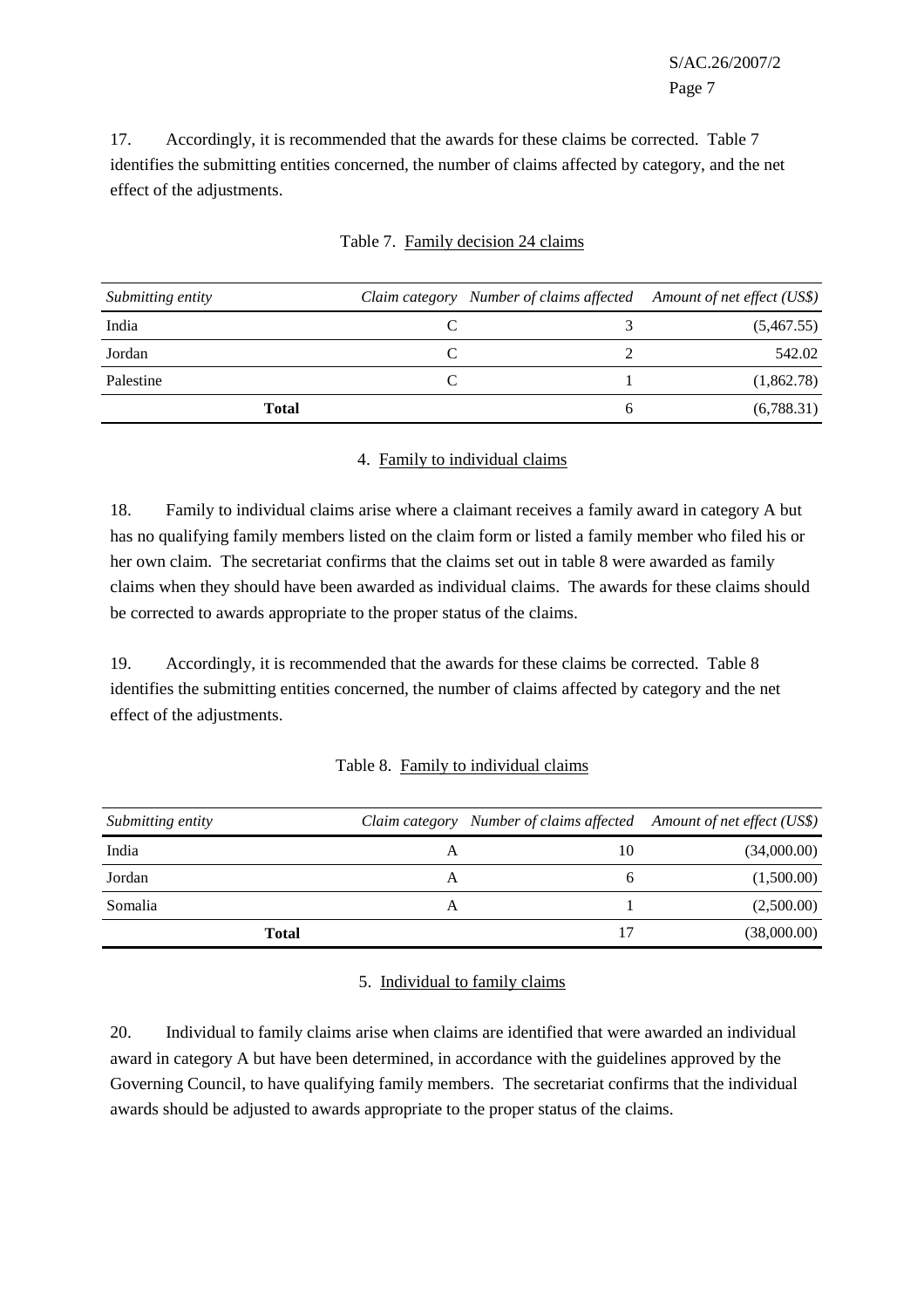21. Accordingly, it is recommended that the awards for these claims be corrected. Table 9 identifies the submitting entity concerned, the number of claims affected by category and the net effect of the adjustments.

| Submitting entity | Claim category | Number of claims affected Amount of net effect (US\$) |
|-------------------|----------------|-------------------------------------------------------|
| India             |                | 1,000.00                                              |
| Jordan            |                | 25,000.00                                             |
| Kuwait            | A              | 2,500.00                                              |
| <b>Total</b>      |                | 28,500.00                                             |

## Table 9. Individual to family claims

#### 6. Lower to higher amount claims

22. Lower to higher amount claims arise when duplicate claims are identified that were awarded the lower individual or family amount in category A but electronic searches confirmed that the claimants did not file claims in another claim category. In accordance with the guidelines approved by the Governing Council, one of the claims in each claim pair was declared a duplicate claim and the other should be adjusted to the appropriate higher individual or family amount. Lower to higher amount claims also arise when claims that were awarded the higher individual or family amount in category A were previously corrected to the lower amount on the basis of claims filed by the claimants in another claim category. In accordance with the guidelines approved by the Governing Council, where the difference between the higher to lower amount in category A is greater than the amount awarded in the other claim category, the award in that other claim category should be reduced to zero and the corresponding category A claim should be reinstated to the higher individual or family amount.

23. Accordingly, it is recommended that the awards for these claims be corrected. Table 10 identifies the submitting entities concerned, the number of claims affected by category and the net effect of the adjustments.

| Table 10. Lower to higher amount claims |  |  |
|-----------------------------------------|--|--|
|                                         |  |  |

| Submitting entity |   | Claim category Number of claims affected Amount of net effect (US\$) |
|-------------------|---|----------------------------------------------------------------------|
| India             |   | 3,000.00                                                             |
| Philippines       | A | 9,000.00                                                             |
| Sudan             | A | 1,500.00                                                             |
| <b>Total</b>      |   | 13,500.00                                                            |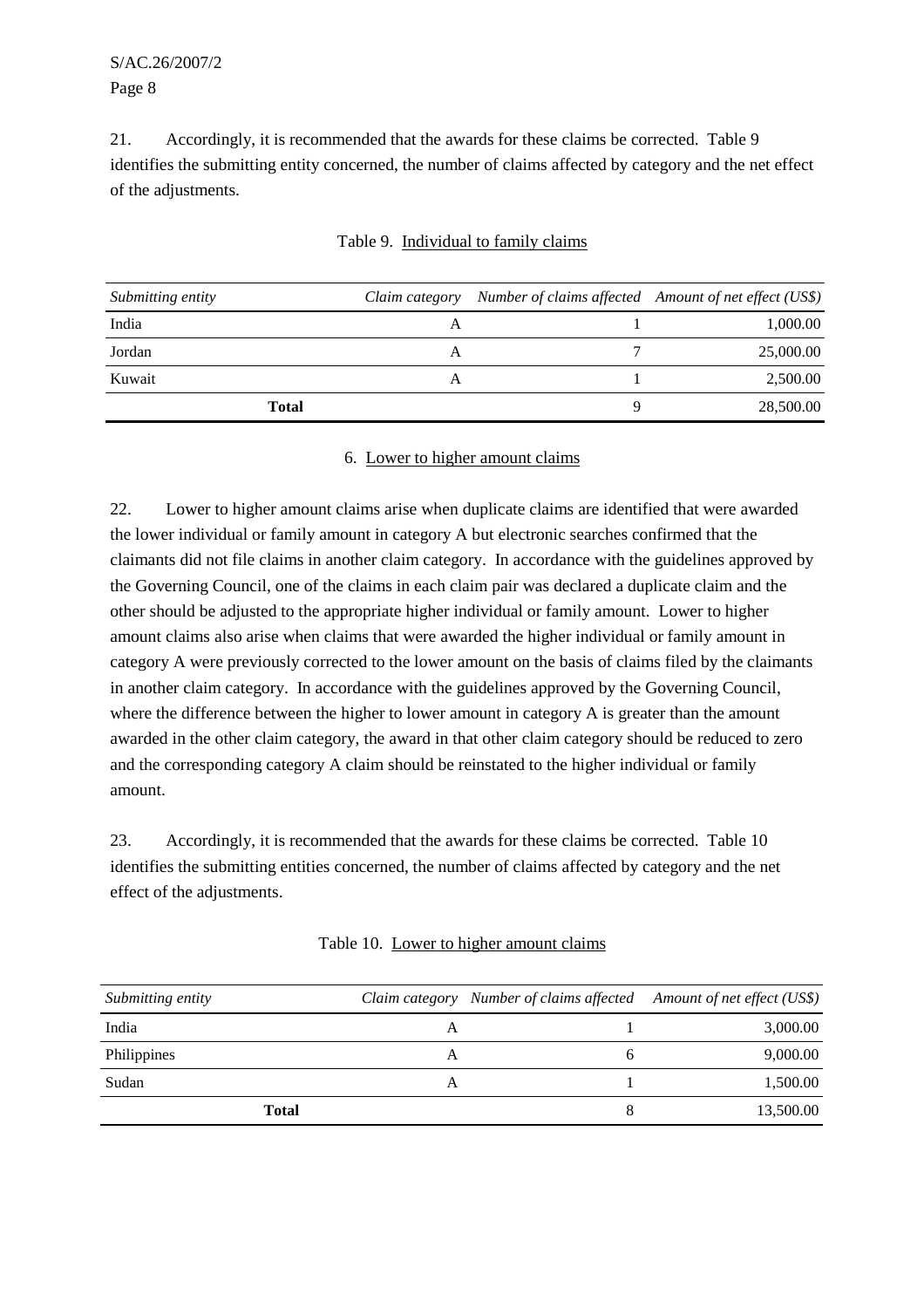### C. Category A and C "late claims"

24. By note verbale dated 20 March 2007, the Government of Pakistan confirmed that 7 claimants who filed claims in the category A and C "late claims" programme are in fact the same individuals who previously filed claims in categories A and/or C in the regular claims programme. Accordingly, these individuals were not eligible to participate in the "late claims" programme and should not have received awards of compensation thereunder. It is therefore recommended that the awards in respect of their "late claims" be corrected to zero. As a result of these corrections, the award for one claim filed during the regular claims programme that was previously marked as a duplicate should be reinstated and corrected from zero to \$4,000.

| Submitting entity |   | Claim category Number of claims affected Amount of net effect (US\$) |              |
|-------------------|---|----------------------------------------------------------------------|--------------|
| Pakistan          | А |                                                                      | (6,000.00)   |
|                   |   |                                                                      | (235,004.43) |
| Total             |   |                                                                      | (241,004.43) |

#### Table 11. Category A and C "late claims"

#### II. OTHER CORRECTIONS

25. By note verbale dated 20 March 2007, the Government of Pakistan informed the Compensation Commission that the documents submitted in support of a category A claim filed by one of its claimants were forged. In these circumstances, the secretariat recommends that the award of compensation previously approved by the Governing Council in the amount of \$4,000 be corrected to zero.

26. In November 2006, the Compensation Commission received a letter from a third party alleging that a claimant who had filed claims in each of categories A, C and D through the Government of Greece had not resided in Kuwait prior to Iraq's invasion and occupation thereof and had not suffered the losses advanced in the three claims. The secretariat made inquiries of the State of Kuwait and was advised that the Public Authority for Civil Information had no record that the claimant was resident in Kuwait during the nearly four year period prior to the invasion and occupation, as alleged in the claims, and that the Ministry of Commerce had no record that the claimant's alleged employer in Kuwait was either a company duly incorporated in Kuwait or an unincorporated entity licensed to carry on business in Kuwait during the period of alleged employment in Kuwait. In these circumstances, the secretariat recommends that the awards of compensation previously approved by the Governing Council in the amount of \$2,500 for the category A claim, \$77,889.75 for the category C claim and \$20,000 for the category D claim be corrected to zero.

27. Accordingly, as set forth in table 12, it is recommended that the awards for these claims be corrected.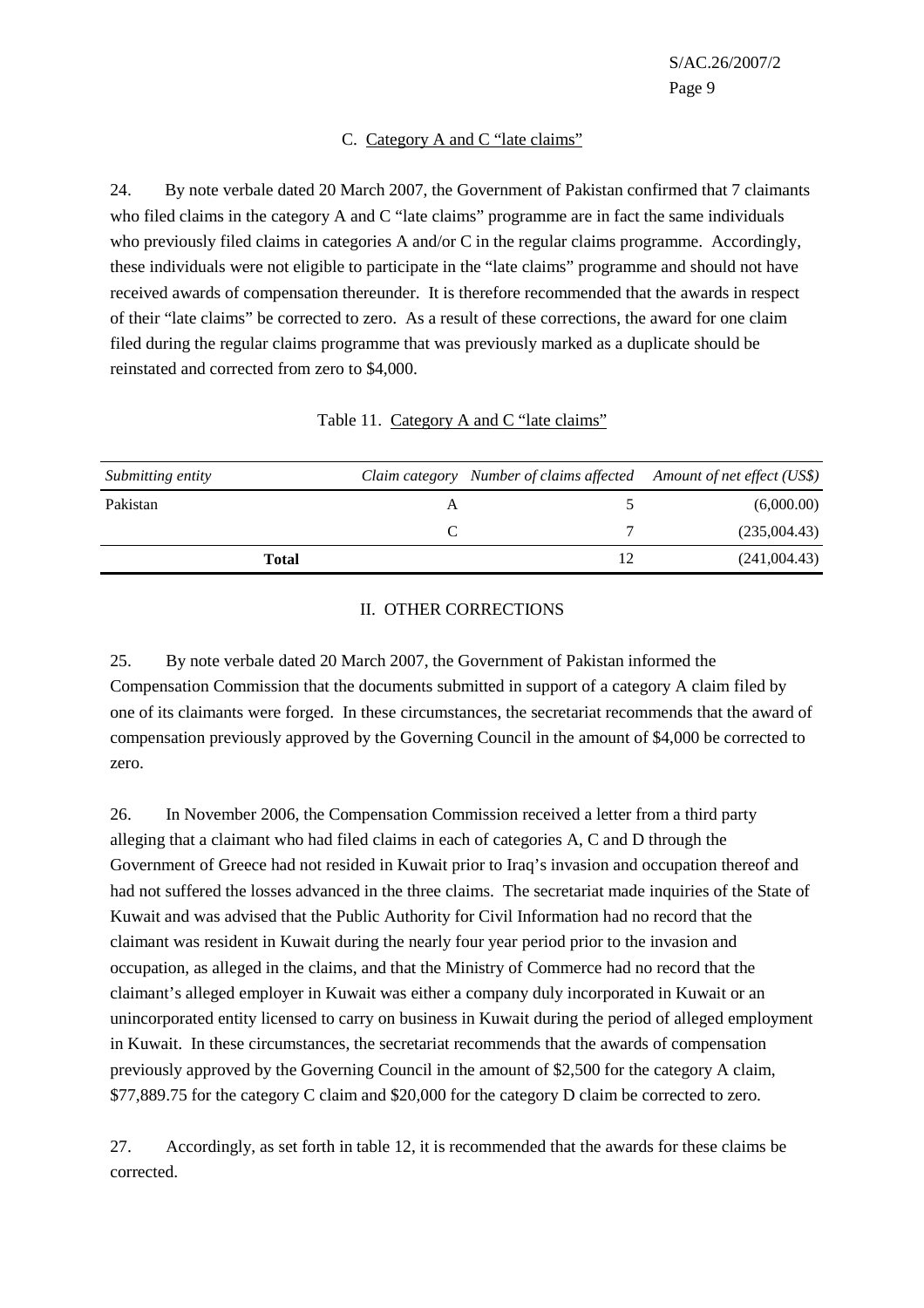| Submitting entity |   | Claim category Number of claims affected Amount of net effect (US\$) |               |
|-------------------|---|----------------------------------------------------------------------|---------------|
| Greece            | А |                                                                      | (2,500.00)    |
|                   | C |                                                                      | (77,889.75)   |
|                   | D |                                                                      | (20,000.00)   |
| Pakistan          | А |                                                                      | (4,000.00)    |
| <b>Total</b>      |   | 4                                                                    | (104, 389.75) |

## Table 12. Other corrections

## III. COMPETING CLAIMS

28. In decision 252, the Governing Council recalled that in some cases, a "second-in-time" competing claimant was determined by a panel of Commissioners or a bilateral committee, after a review of all available facts, to be entitled to compensation for losses of a business or company for which compensation had previously been paid to a "first-in-time" competing claimant. The Council noted that despite the efforts of the relevant Governments to seek the return of funds from the "first-intime" claimants in respect of the competing losses, not all of the funds had been returned to the Compensation Commission. The Council therefore decided that "if by the time that final payments are made to the affected submitting Governments the overpayments made to 'first-in-time' competing claimants have not been returned to the Commission, a deduction shall be made by the secretariat from the final payments to those submitting Governments that is equal to the unreturned amounts paid to 'first-in-time' category D and E claimants …."

29. The final payment to one of the affected submitting Governments is due to be made following the sixty-third Governing Council session in June 2007, however, the overpayments relating to the category D claims are presently not reflected in the Compensation Commission's database. Concomitant with the implementation of decision 252, and in order to ensure that the award amounts for the "first-in-time" claimants who have been requested to return funds are not overstated in the database, the secretariat recommends that their awards of compensation be corrected. Table 13 identifies the submitting entities concerned, the number of claims affected by category and the net effect of the adjustments.

|  | Table 13. Decision 252 claims |  |  |  |
|--|-------------------------------|--|--|--|
|--|-------------------------------|--|--|--|

| Submitting entity |  | Claim category Number of claims affected Amount of net effect (US\$) |
|-------------------|--|----------------------------------------------------------------------|
| India             |  | (257,591.7)                                                          |
| Kuwait            |  | (1,571,389.16)                                                       |
| Total             |  | (1,828,980.86)                                                       |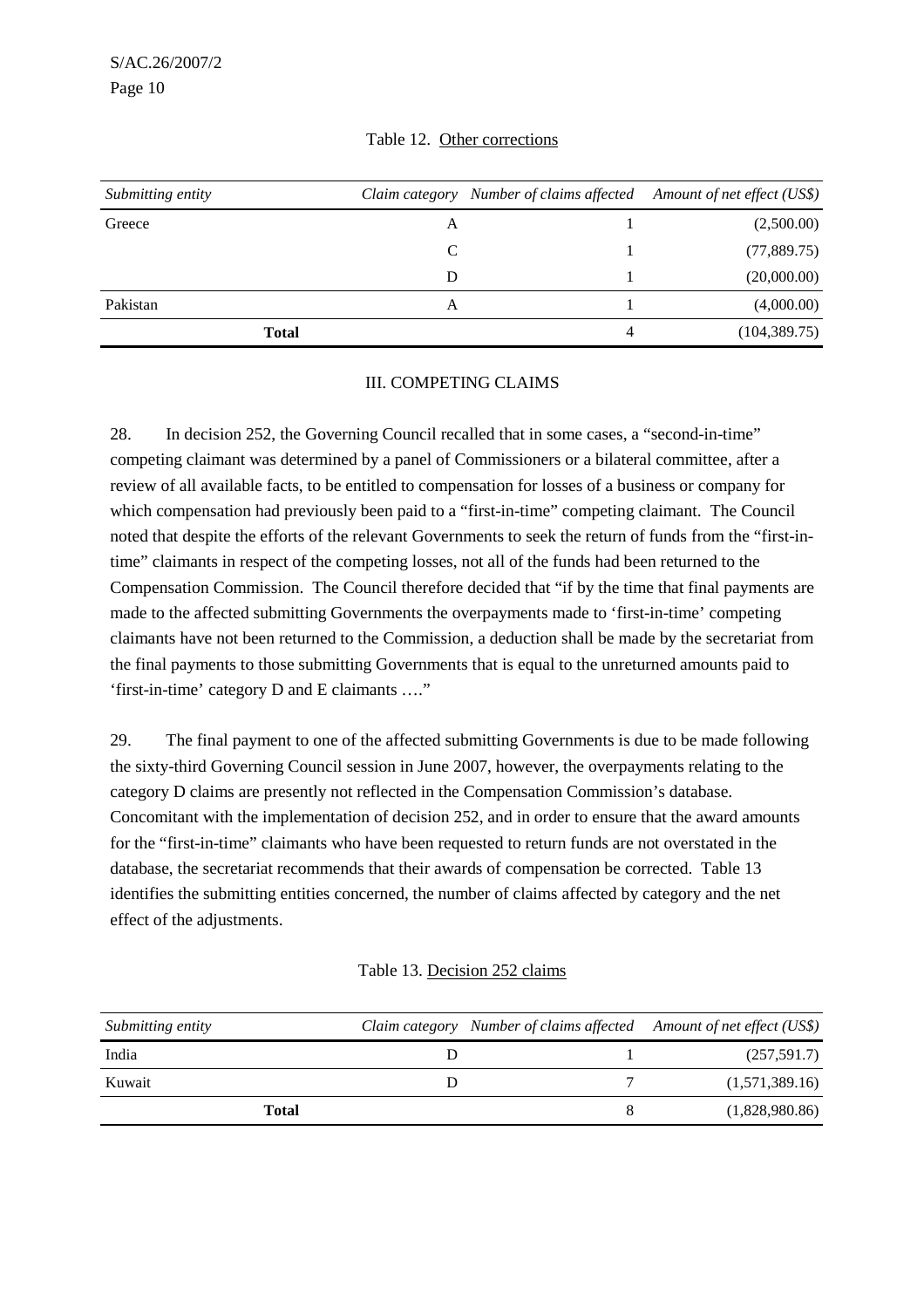#### IV. SUMMARY

30. Annex I summarizes the recommended corrections by claim category and submitting entity, and indicates the net decrease in the total amount awarded. Upon Governing Council approval of the recommended corrections, each affected submitting entity will receive a confidential report setting out the corrections made to the claims that it submitted to the Compensation Commission.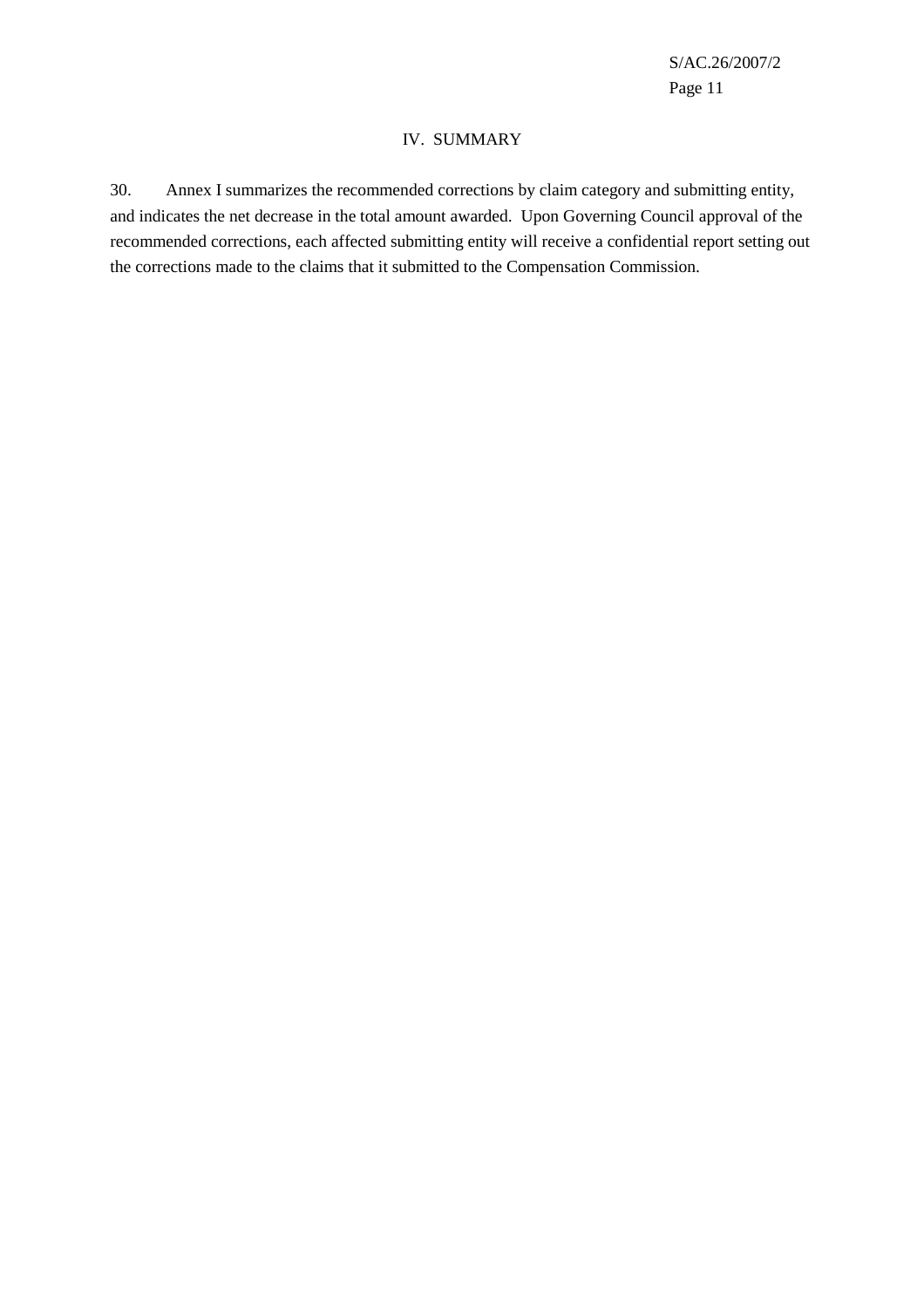# Annex I

| Submitting entity          |                           | Claim category Number of claims affected | Amount of net effect (US\$) |
|----------------------------|---------------------------|------------------------------------------|-----------------------------|
| Bangladesh                 | $\mathbf A$               | $\sqrt{2}$                               | (3,000.00)                  |
|                            | $\mathbf C$               | $\boldsymbol{2}$                         | (2,398.17)                  |
| Egypt                      | $\mathbf A$               | $\mathfrak{Z}$                           | 3,500.00                    |
| Greece                     | $\mathbf{A}$              | $\mathbf{1}$                             | (2,500.00)                  |
|                            | $\mathcal{C}$             | 1                                        | (77, 889.75)                |
|                            | D                         | 1                                        | (20,000.00)                 |
| India                      | A                         | 61                                       | (127,500.00)                |
|                            | $\mathcal{C}$             | 185                                      | (183,580.06)                |
|                            | ${\bf D}$                 | $\,1\,$                                  | (257, 591.70)               |
| Iran (Islamic Republic of) | $\boldsymbol{A}$          | $\mathbf{1}$                             | (4,000.00)                  |
| Jordan                     | $\mathbf{A}$              | 28                                       | 26,000.00                   |
|                            | $\, {\bf B}$              | $\mathbf{1}$                             | (2,500.00)                  |
|                            | $\mathbf C$               | $\overline{4}$                           | 1,720.29                    |
| Kuwait                     | $\mathbf{A}$              | 43                                       | 43,000.02                   |
|                            | $\mathcal{C}$             | $\mathbf{1}$                             | (59, 910.17)                |
|                            | ${\bf D}$                 | $\tau$                                   | (1,571,389.16)              |
| Pakistan                   | $\mathbf{A}$              | 32                                       | (59,000.00)                 |
|                            | $\mathbf C$               | 14                                       | (246, 977.72)               |
| Palestine                  | $\mathbf C$               | $\sqrt{2}$                               | 26,613.96                   |
|                            | ${\bf D}$                 | $\mathbf{1}$                             | (3,312.39)                  |
| Philippines                | $\mathbf{A}$              | 41                                       | (44,000.00)                 |
|                            | $\mathbf C$               | 11                                       | (15, 552.56)                |
| Somalia                    | $\mathbf A$               | $1\,$                                    | (2,500.00)                  |
| Sri Lanka                  | $\mathbf{A}$              | 30                                       | (47,000.00)                 |
|                            | $\mathsf{C}$              | $\mathfrak s$                            | (3,938.30)                  |
| Sudan                      | $\mathbf{A}$              | 3                                        | 9,500.00                    |
| Syrian Arab Republic       | $\boldsymbol{\mathsf{A}}$ | $\overline{2}$                           | $0.00\,$                    |
|                            | $\mathbf C$               | $\mathbf{1}$                             | (1, 131.53)                 |
| Tunisia                    | $\mathbf{A}$              | 1                                        | (2,500.00)                  |
|                            | $\mathsf C$               | $\mathbf{1}$                             | (1,858.51)                  |
| <b>United Kingdom</b>      | $\mathbf{A}$              | $\mathbf{1}$                             | (2,500.00)                  |
|                            | $\mathbf C$               | $\,1\,$                                  | 2,194.44                    |
| <b>United States</b>       | ${\bf C}$                 | $1\,$                                    | (5,000.00)                  |
| <b>UNDP</b> Jerusalem      | $\mathsf{C}$              | $\sqrt{2}$                               | $0.00\,$                    |
| <b>UNHCR Bulgaria</b>      | $\mathbf A$               | $\mathbf 1$                              | (1,500.00)                  |
| <b>Total</b>               |                           | 493                                      | (2,636,501.04)              |

## SUMMARY OF RECOMMENDED CORRECTIONS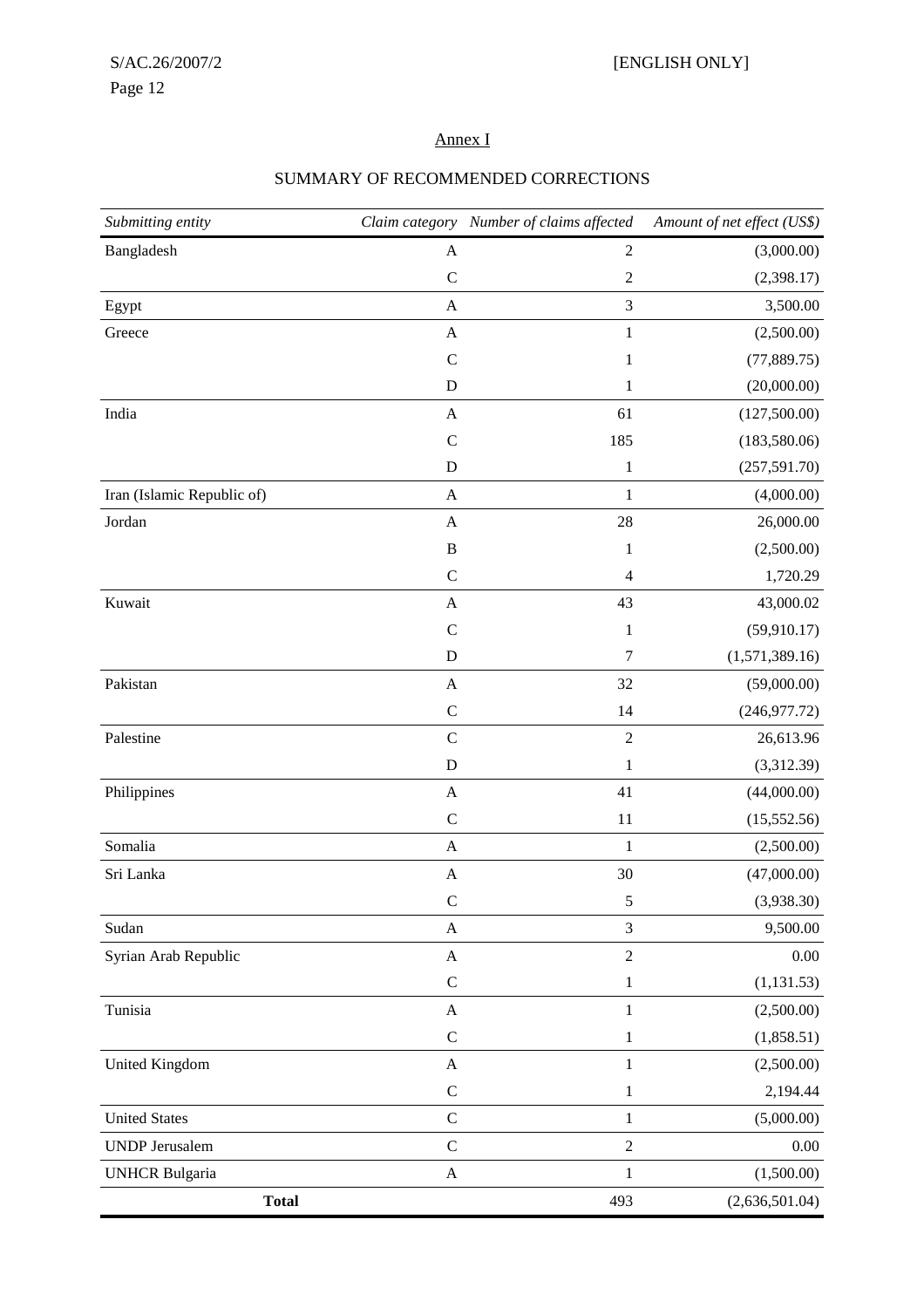## Annex II

# ARTICLE 41 CORRECTIONS TO CLAIMS AWARDS (UP TO THE THIRTY-SEVENTH REPORT)

|                 | Category A                               |                            | Category B                        |                                         | Category C                                                |                          | Category D                                         |                     | Category E                        |                               | Category F                                      |                  | Total                                                                     |                                                                             |                |
|-----------------|------------------------------------------|----------------------------|-----------------------------------|-----------------------------------------|-----------------------------------------------------------|--------------------------|----------------------------------------------------|---------------------|-----------------------------------|-------------------------------|-------------------------------------------------|------------------|---------------------------------------------------------------------------|-----------------------------------------------------------------------------|----------------|
| Report          | Net correction<br>for category of claims | Number<br>(US\$) corrected | Net<br>correction<br>for category | Number<br>of claims<br>(US\$) corrected | Net correction for of claims<br>category (US\$) corrected | Number                   | Net correction Number of<br>for category<br>(US\$) | claims<br>corrected | Net<br>correction<br>for category | of claims<br>(US\$) corrected | Number Net correction<br>for category of claims | (US\$) corrected | Net corrections<br>Number for categories A,<br>$B, C, D, E$ and<br>F(USS) | Number of<br>claims<br>corrected in<br>categories A,<br>B, C, D, E<br>and F |                |
| $A(6)$ panel    | (6,439,500.00)                           | 2,575                      |                                   |                                         |                                                           |                          |                                                    |                     |                                   |                               |                                                 |                  | (6,439,500.00)                                                            | 2,575                                                                       |                |
| $B(2.2)$ panel  |                                          | ٠                          | (12,500.00)                       | 3 <sup>a</sup>                          |                                                           |                          |                                                    |                     |                                   |                               |                                                 |                  | (12,500.00)                                                               | 3 <sup>a</sup>                                                              |                |
| $B(3)$ panel    |                                          |                            | 110,000.00                        | 10 <sup>b</sup>                         |                                                           |                          |                                                    |                     |                                   |                               |                                                 |                  | 110,000.00                                                                | 10 <sup>b</sup>                                                             |                |
| $C(4)$ panel    |                                          |                            |                                   |                                         | (1,922.00)                                                | 49                       |                                                    |                     |                                   |                               |                                                 |                  | (1,922.00)                                                                | 49                                                                          |                |
| $C(5)$ panel    |                                          |                            |                                   |                                         | (77,190.00)                                               | 6                        |                                                    |                     |                                   |                               |                                                 |                  | (77,190.00)                                                               | 6                                                                           |                |
| $C(6)$ panel    |                                          |                            |                                   |                                         | 72,685.00                                                 | 15                       |                                                    |                     |                                   |                               |                                                 |                  | 72,685.00                                                                 | 15                                                                          |                |
| $D(5)$ panel    |                                          |                            |                                   |                                         |                                                           | $\overline{\phantom{a}}$ | (2,646.81)                                         |                     |                                   |                               |                                                 |                  | (2,646.81)                                                                | $7\phantom{.0}$                                                             |                |
| $D(7)$ panel    |                                          |                            |                                   |                                         |                                                           |                          | (38, 836.21)                                       | 13                  |                                   |                               |                                                 |                  | (38, 836.21)                                                              | 13                                                                          |                |
| $D1(9.1)$ panel |                                          |                            |                                   |                                         |                                                           |                          | 103,532.16                                         | $\overline{4}$      |                                   |                               |                                                 |                  | 103,532.16                                                                | $\overline{4}$                                                              |                |
| Special D panel |                                          |                            |                                   |                                         |                                                           |                          | $-$ (13,283,441.51)                                | 426                 |                                   |                               |                                                 |                  | $-$ (13,283,441.51)                                                       | 426                                                                         |                |
| $E3(10)$ panel  |                                          |                            |                                   |                                         |                                                           |                          |                                                    |                     | 325,850.00                        |                               |                                                 |                  | 325,850.00                                                                | -1                                                                          |                |
| E4 (3) panel    |                                          |                            |                                   |                                         |                                                           |                          |                                                    |                     | 536,513.00                        | 3                             |                                                 |                  | 536,513.00                                                                | 3                                                                           |                |
| Article $41(1)$ | (5,500.00)                               | 10                         |                                   |                                         |                                                           |                          |                                                    |                     |                                   |                               |                                                 |                  | (5,500.00)                                                                | 10                                                                          |                |
| Article $41(2)$ | (49,000.00)                              | 16                         |                                   |                                         |                                                           |                          |                                                    |                     |                                   |                               |                                                 |                  | (49,000.00)                                                               | 16                                                                          |                |
| Article $41(3)$ | 1,500.00                                 | $\overline{4}$             |                                   |                                         |                                                           |                          |                                                    |                     |                                   |                               |                                                 |                  | 1,500.00                                                                  | $\overline{4}$                                                              |                |
| Article $41(4)$ | (83,000.00)                              | 19                         |                                   |                                         |                                                           |                          |                                                    |                     |                                   |                               |                                                 |                  | (83,000.00)                                                               | 19                                                                          |                |
| Article $41(5)$ | (18,500.00)                              | 5                          |                                   |                                         |                                                           |                          |                                                    |                     |                                   |                               |                                                 |                  | (18,500.00)                                                               | 5                                                                           | $\rm Page$     |
| Article $41(6)$ | 15,867,500.00                            | 10,757                     |                                   |                                         |                                                           |                          |                                                    |                     |                                   |                               |                                                 |                  | 15,867,500.00                                                             | 10,757                                                                      |                |
| Article 41(7)   | (6,975,500.00)                           | 3,385                      |                                   |                                         |                                                           |                          |                                                    |                     |                                   |                               |                                                 |                  | (6,975,500.00)                                                            | 3,385                                                                       | $\Xi$          |
| Article $41(8)$ | (7,806,000.00)                           | 4,385                      |                                   |                                         | 70,613,604.05                                             | 23,282                   |                                                    |                     |                                   |                               |                                                 |                  | 62,807,604.05                                                             | 27,667                                                                      |                |
| Article 41(9)   | (4,136,500.00)                           | 1,062                      |                                   |                                         | 5,278,142.15                                              | 1,730                    |                                                    |                     |                                   |                               |                                                 |                  | 1,141,642.15                                                              | 2,792                                                                       | S/AC.26/2007/2 |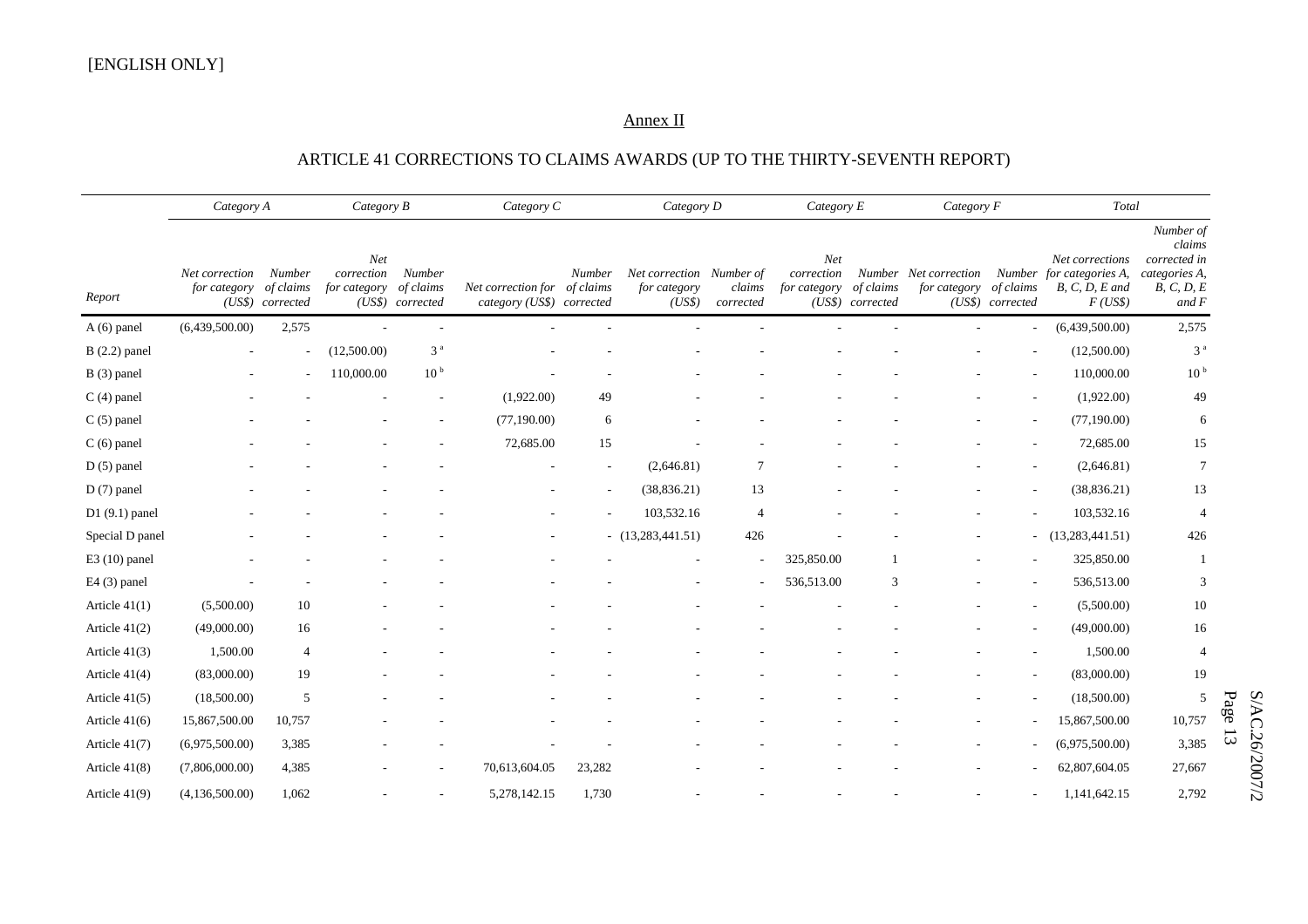### [ENGLISH ONLY]

|                  |                                          | Category A                 |                                             | Category B                 |                                                           | Category C               | Category D                                         |                     | Category $E$                             |                               | Category F             |                          | Total                                                                                            |                                                                               |
|------------------|------------------------------------------|----------------------------|---------------------------------------------|----------------------------|-----------------------------------------------------------|--------------------------|----------------------------------------------------|---------------------|------------------------------------------|-------------------------------|------------------------|--------------------------|--------------------------------------------------------------------------------------------------|-------------------------------------------------------------------------------|
| Report           | Net correction<br>for category of claims | Number<br>(US\$) corrected | Net<br>correction<br>for category of claims | Number<br>(US\$) corrected | Net correction for of claims<br>category (US\$) corrected | Number                   | Net correction Number of<br>for category<br>(US\$) | claims<br>corrected | <b>Net</b><br>correction<br>for category | of claims<br>(US\$) corrected | for category of claims | (US\$) corrected         | Net corrections<br>Number Net correction Number for categories A,<br>$B, C, D, E$ and<br>F(US\$) | Number of<br>clains<br>corrected in<br>categories A,<br>B, C, D, E<br>and $F$ |
| Article $41(10)$ | (1,446,000.00)                           | 364                        |                                             |                            | 3,168,018.90                                              | 467                      |                                                    |                     |                                          |                               |                        |                          | 1,722,018.90                                                                                     | 831                                                                           |
| Article $41(11)$ | (1,358,500.00)                           | 370                        |                                             |                            |                                                           |                          |                                                    |                     |                                          |                               |                        | ٠                        | (1,358,500.00)                                                                                   | 370                                                                           |
| Article $41(12)$ | (112,000.00)                             | 26                         |                                             |                            | 613,498.37                                                | 40                       |                                                    |                     |                                          |                               |                        |                          | 501,498.37                                                                                       | 66                                                                            |
| Article $41(13)$ | (55,500.00)                              | 40                         |                                             |                            | (102, 863.22)                                             | 27                       |                                                    |                     |                                          |                               |                        |                          | (158, 363.22)                                                                                    | 67                                                                            |
| Article $41(14)$ | (8,000.00)                               | 31                         |                                             |                            | 5,580,355.48                                              | 625                      | 103,532.16                                         | $\overline{4}$      |                                          |                               |                        |                          | 5,675,887.64                                                                                     | 660                                                                           |
| Article $41(15)$ | (10,500.00)                              | 19                         |                                             |                            |                                                           | $\overline{\phantom{a}}$ | (57.66)                                            | 6                   | (7,264.37)                               |                               |                        |                          | (17,822.03)                                                                                      | 26                                                                            |
| Article $41(16)$ | 142,000.00                               | 73                         |                                             |                            | 453,162.71                                                | 54                       |                                                    |                     |                                          |                               |                        |                          | 595,162.71                                                                                       | 127                                                                           |
| Article $41(17)$ | 707,500.00                               | 446                        |                                             |                            | 77,461.07                                                 | 6                        |                                                    |                     |                                          |                               |                        |                          | 784,961.07                                                                                       | 452                                                                           |
| Article $41(18)$ | 119,500.00                               | 77                         |                                             |                            |                                                           |                          |                                                    |                     | (43, 413)                                |                               |                        |                          | 76,087                                                                                           | 78                                                                            |
| Article $41(19)$ | 154,000.00                               | 55                         |                                             |                            | 46,976.14                                                 | 6                        | 400,986.95                                         | 6                   |                                          |                               |                        |                          | 601,963.09                                                                                       | 67                                                                            |
| Article $41(20)$ | 3,739,500.00                             | 1,896                      |                                             |                            | 53,342.85                                                 | 1                        |                                                    |                     |                                          |                               |                        |                          | 3,792,842.85                                                                                     | 1,897                                                                         |
| Article $41(21)$ | 1,157,500                                | 688                        |                                             |                            |                                                           |                          |                                                    |                     |                                          |                               |                        |                          | 1,157,500.00                                                                                     | 688                                                                           |
| Article $41(22)$ | 4,419,000.00                             | 2,730                      |                                             |                            |                                                           |                          |                                                    |                     |                                          |                               |                        |                          | 4,419,000.00                                                                                     | 2,730                                                                         |
| Article $41(23)$ | 44,500.00                                | 20                         |                                             |                            | 161,331.14                                                | 15                       | 12,411.60                                          | -1                  | (48,653.00)                              |                               |                        |                          | 169,589.74                                                                                       | 43                                                                            |
| Article $41(24)$ | (3,911,000)                              | 981                        |                                             |                            | 78,646.76                                                 | 12                       | 93,543.56                                          | 3                   |                                          |                               |                        |                          | (3,738,809.68)                                                                                   | 996                                                                           |
| Article $41(25)$ | (11,958,000)                             | 3,002                      |                                             |                            | 1,033,956.47                                              | 617                      | (9,788)                                            | -1                  |                                          |                               |                        |                          | (10,933,831.53)                                                                                  | 3620                                                                          |
| Article $41(26)$ | (176,500)                                | 47                         |                                             |                            | (4,625.19)                                                | -1                       | (35,854.67)                                        | -1                  |                                          |                               |                        |                          | (216,979.86)                                                                                     | 49                                                                            |
| Article $41(27)$ | (21,500)                                 | 19                         |                                             |                            | (4,435.28)                                                | 32                       |                                                    |                     |                                          |                               |                        |                          | (25,935.28)                                                                                      | 51                                                                            |
| Article $41(28)$ | (17,000)                                 | 10                         |                                             |                            | (643,080.71)                                              | 40                       | 132,837.45                                         | 7                   |                                          |                               |                        |                          | (527, 243.26)                                                                                    | 57                                                                            |
| Article $41(29)$ | (384, 500)                               | 104                        |                                             |                            | 2,431,846.73                                              | 342                      | 65,197.89                                          | 8                   |                                          |                               |                        |                          | 2,112,544.62                                                                                     | 454                                                                           |
| Article $41(30)$ | (106,000)                                | 56                         |                                             |                            | (135,259.01)                                              | 22                       | 2,293,477.06                                       | 6                   | 1,227,025.00                             |                               | 1(2,552,000.00)        | $\overline{2}$           | 727,243.05                                                                                       | 87                                                                            |
| Article $41(31)$ | (884, 500)                               | 225                        |                                             |                            | 293,049.23                                                | 70                       | 1,009,224.50                                       | 8                   |                                          |                               |                        | $\overline{\phantom{a}}$ | 417,773.73                                                                                       | 303                                                                           |

 $S/AC.26/2007/2$ <br>Page 14